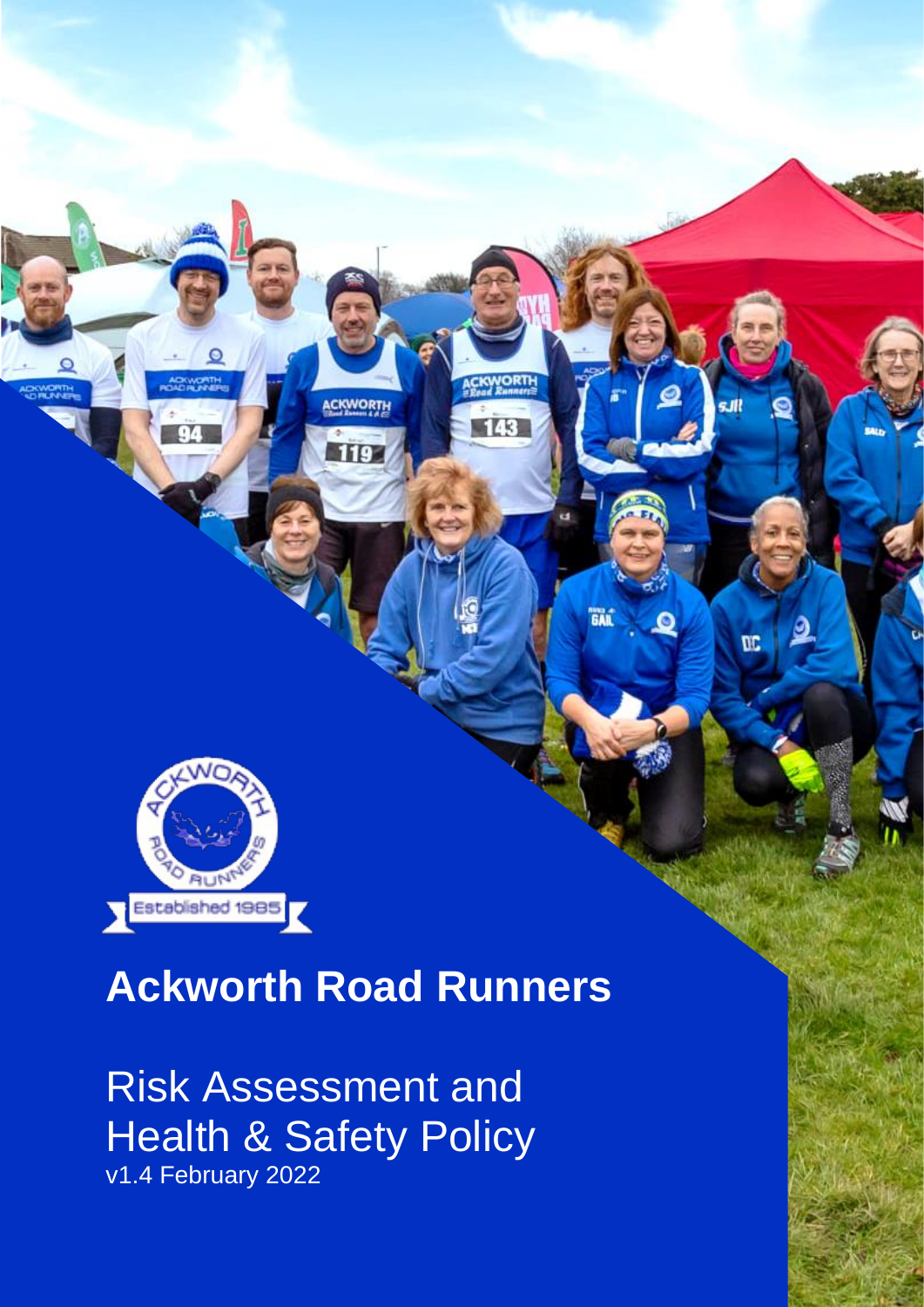# **Contents**

## <span id="page-1-0"></span>**Introduction**

To ensure that the Club minimises risk to its members and to the general public, it is necessary to ensure that all events and training takes place in a safe environment.

While the Ackworth Road Runners Club (ARR) has no specific legal responsibility in respect of the Health and Safety of club members, the club wishes to provide guidance to members so that they may make risk based decisions whenever they choose to take part in any club activity.

Due to the nature of the activities that ARR engage in, it is difficult to mitigate every area of risk and therefore the Club Coaches and Group Leaders must undertake individual 'Duty of Care' for the athletes under their control.

All activities entered into by members are made purely on a voluntary basis and while the club will do everything within its control to assist in the management of risk. It is essential to acknowledge that no specific members should be held responsible for any acts or omissions leading to personal injury or damage to property.

Any member who has any doubt or concerns about their fitness, or ability to take part in any session or race should consult their GP, or a suitably qualified health professional before considering participation. Runners have a responsibility to do their best to prevent harm to themselves, their running partners or members of the public. It should be acknowledged by all club members that they as individuals owe a duty of care to not wilfully injure themselves or others by their negligent acts or omissions.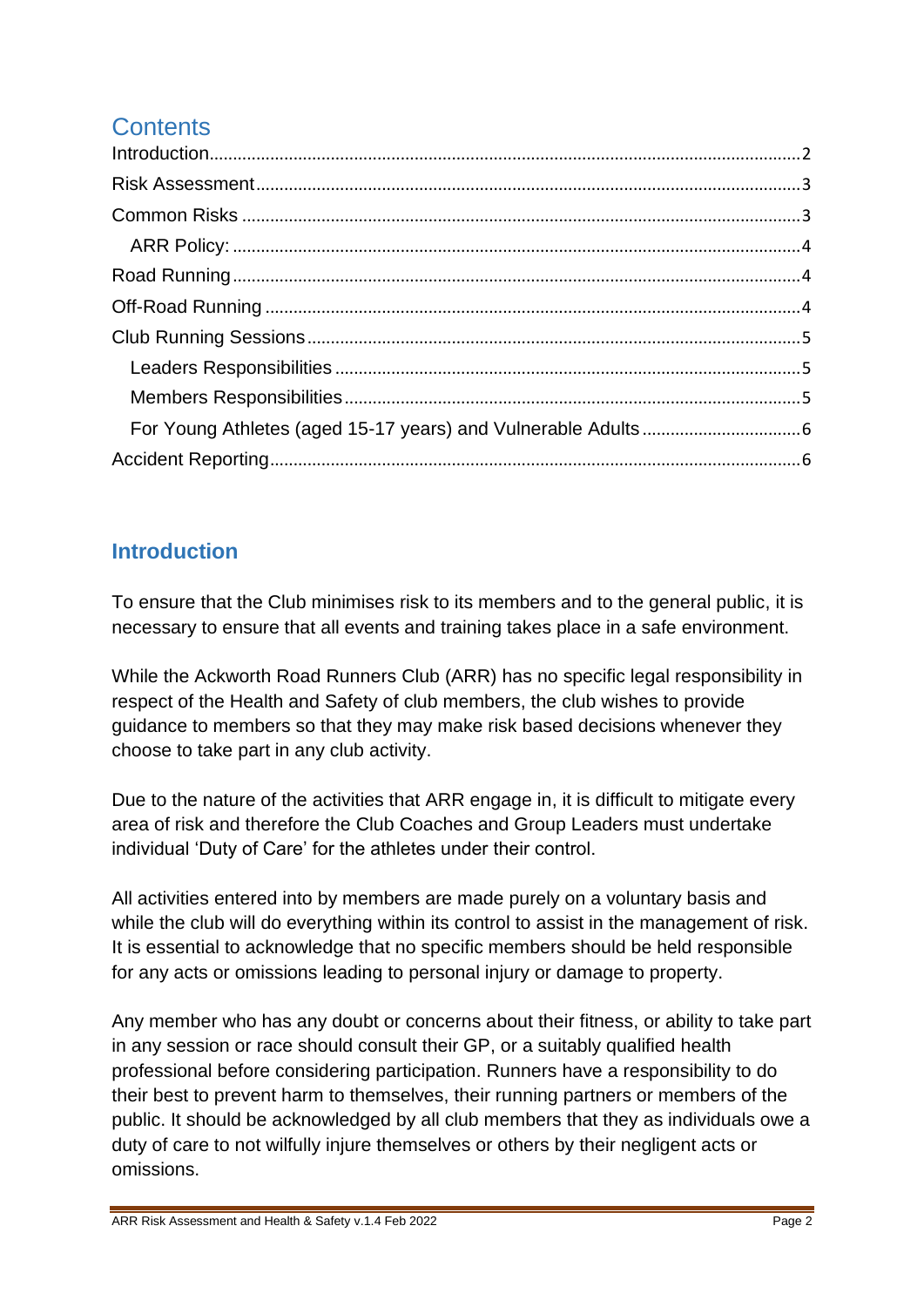#### <span id="page-2-0"></span>**Risk Assessment**

Risk assessment is something we carry out many times each day, for example when making a judgment about whether to cross a road. In making a risk assessment we are evaluating the chance of injury and likely severity against the likely benefit.

Running, however safely organised, carries a certain amount of risk and those taking part in any running or associated activity (e.g. cross training) need to be aware of those risks in order to minimize and accept them. Equally, the long-term benefits of running even when balanced against the risks should not be underestimated with increased fitness, health, well-being and longevity just to mention a few.

Risk assessment does not only serve to protect the athlete, we also have a responsibility to ensure that non-participants, property and animals are not harmed by anyone carrying out activities whilst operating as a member of ARR. This responsibility only applies during ARR organised activities and does not apply to any activity outside of the Club's control.

Personal risk management during running needs to be a dynamic process. Due to the ever changing environment which makes running so exciting and enjoyable, much can be done in preparation before running to ensure that risks that are foreseeable are appropriately managed. For example, when running at night on or near roadways, wearing something white or reflective and looking left / right and left again before crossing a road.

All ARR training sessions are carried out on either roads, off-road or cross country, therefore the risk assessments below are to be used in conjunction with an ongoing dynamic risk assessment conducted by the Club Coach or Group Leader carrying out the session.

## <span id="page-2-1"></span>**Common Risks**

The following guidance is intended to help members assess and to control hazards that may be present.

<span id="page-2-2"></span>There are some factors common to all ARR activity regardless of the type of area we are running in.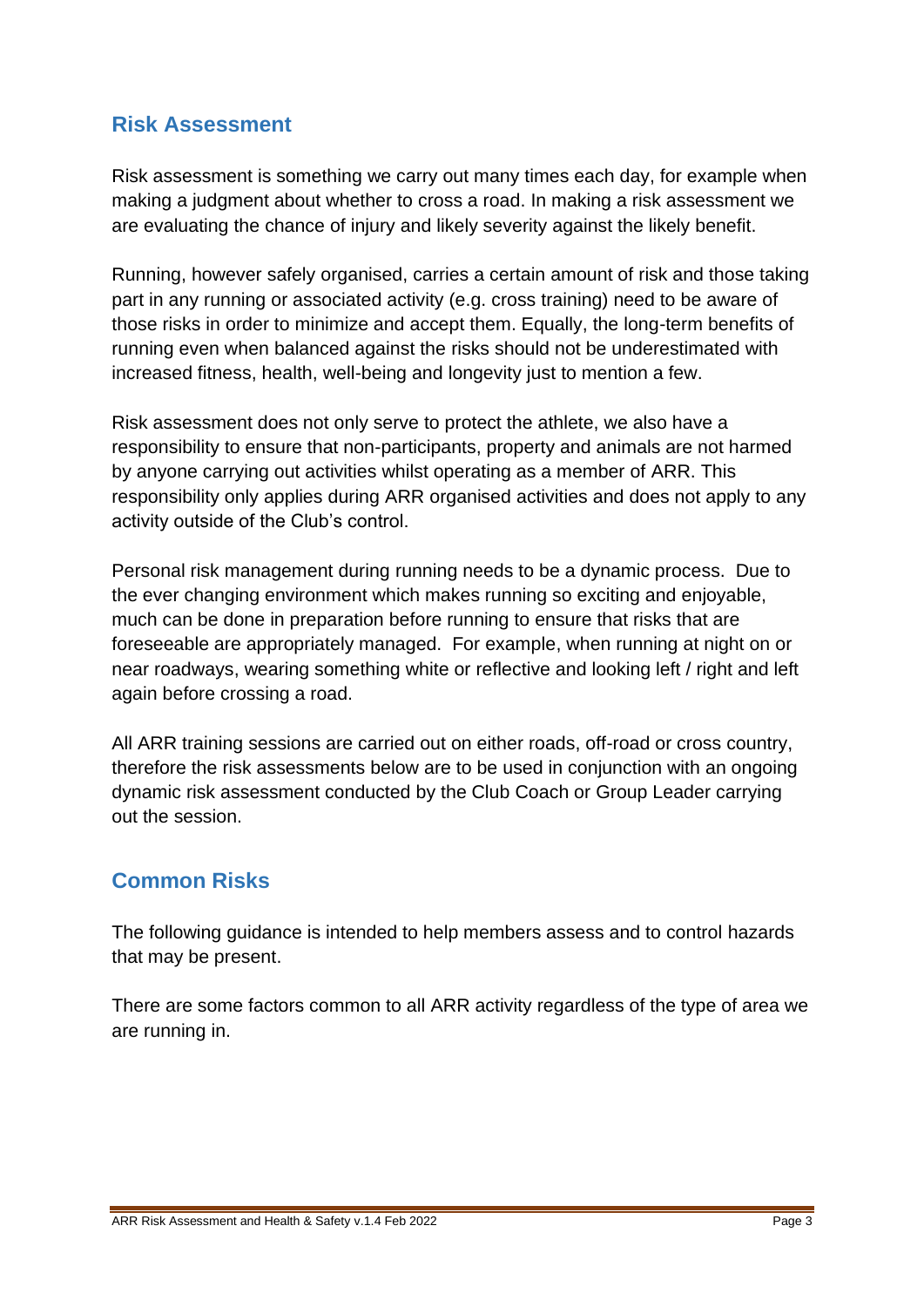#### ARR Policy:

- Members are strongly advised not wear headphones or listen to personal players during sessions.
- Members should dress appropriately to ensure their safety during sessions making sure they can be seen at all times by members of the public and other members.
- Members should wear appropriate footwear.
- Members should follow the Highway Code and be aware of other road users, cyclists, pedestrians and animals.
- When running at night every effort should be taken to run in well-lit areas.

#### <span id="page-3-0"></span>**Road Running**

Where possible members should avoid running routes that necessitate crossing roads. Where crossing is necessary, use a safe route using bridges or underpasses, or use crossings or traffic islands.

We cannot assume that car drivers can see us. Members should wear something visible when running on or across traffic routes.

At night, white clothes, clothes with reflective strips, a head torch or some other high visibility garment must be worn.

On roads with no path, members should run towards oncoming traffic so they can take evasive measures if necessary.

#### <span id="page-3-1"></span>**Off-Road Running**

<span id="page-3-2"></span>Members should be aware of uneven ground; potholes; slippery surfaces; debris; loose stones and ditches and streams. Be aware of tree roots, animals, overhanging branches and farm vehicles.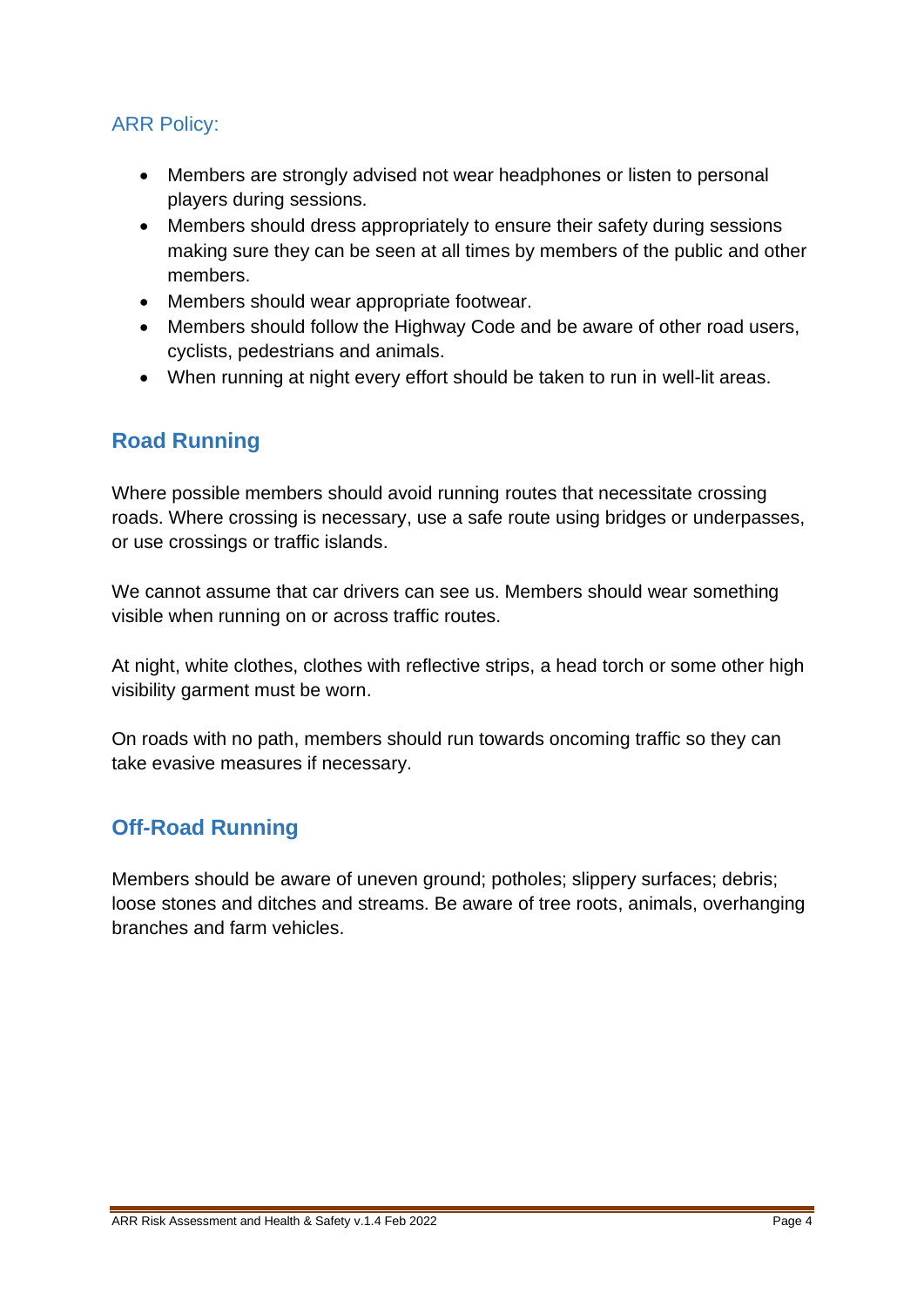# **Club Running Sessions**

#### <span id="page-4-0"></span>Leaders Responsibilities

- Remind members that they should have warmed up prior to the session.
- Ensure that a first aid kit is available.
- Ensure that team leaders have a mobile phone.
- Check reflective / hi-visibility garments during darkness.
- Clearly outline route where possible by reference to a map, outlining any particular hazards.
- Break the group into manageable units and ensure that unit leaders know that the group must stay together. Runners should be split into ability groups.
- Where the group includes a session leader or nominated person, they should be aware of the numbers in their group, keep watch for back markers and check all are coping with the session. Members are expected to look out for each other at all times.
- Ensure that all runners are accompanied or in reasonably close proximity of other members.
- During the session, the group leader will maintain an ongoing assessment and if necessary, change the route or terminate the session.
- Ensure runners cool down and debrief re any hazards or difficulties.

#### <span id="page-4-1"></span>Members Responsibilities

All members are expected to take responsibility for their own actions and safety. They should follow the following guidelines:

- Warm up properly.
- Ensure they are suitably dressed.
- Ensure they clearly know the route and are happy with the proposed distance.
- Experienced runners will already be aware of many of the possible risks but novices may not. It falls to the more experienced runner to take on the responsibility to mentor those with less experience.
- Ensure that all runners are accompanied or in reasonably close proximity of other members.
- Inform other members if they notice any hazards or incidents that may have an impact on themselves or other athletes during the session.
- Runners must inform the session leader or other person within the group if they are taking an alternative route or leaving the group. Ideally this should be agreed in advance of the start of the run.
- Seek medical advice from your Doctor if you have a pre-existing medical condition that you think may place you at increased risk when running.